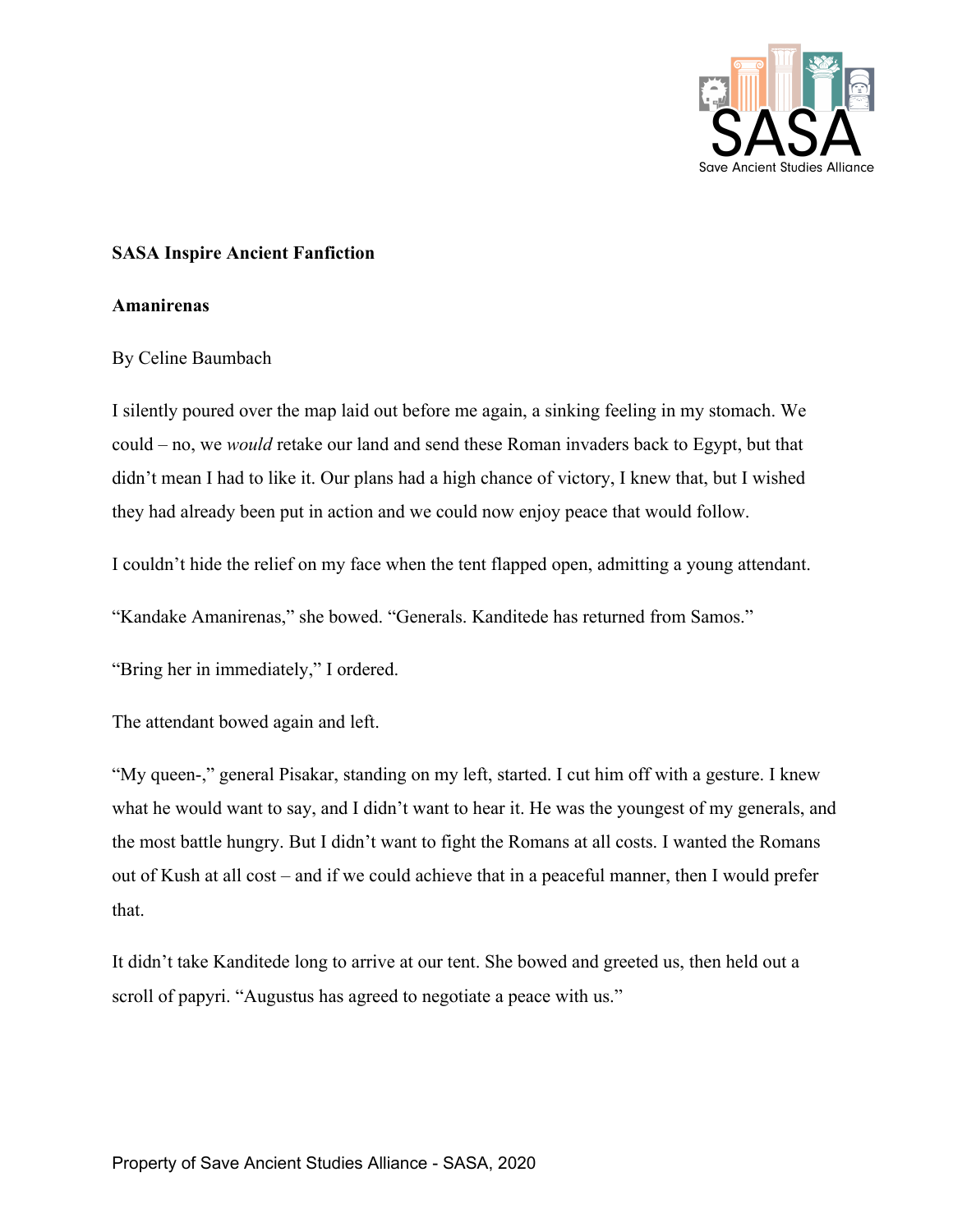

I took the scroll, but didn't open it, instead gesturing for Kanditede to continue. I noted with satisfaction, that most of my generals seemed to feel as relieved as I did by the news.

"He has noted our terms of peace and has set some of his own. The diplomatic mission stayed behind to start negotiations, but the emperor has asked you to join them."

"Of course. We'll leave tomorrow at dawn."

Kanditede nodded, then bowed and left.

Finally, I opened the papyri – and scoffed. We would have to negotiate well, because I was not doing half of the things Augustus asked for. Did he think he was winning the war? What lies his Prefect must have fed him. This might be more difficult than an outright battle would be. But we could do it.

"Kandake?" one of the generals asked.

"Pisakar, Amanitore, you're with me tomorrow. The rest of you will make sure the peace is kept here until we return, or I send a messenger giving the order to execute our plans. Understood?"

"Of course, your majesty," they echoed in unison.

I dismissed them. When only Pisakar and Amanitore were left with me, I laid down the papyri for them to see. Then I sank into the nearest chair. "Let's discuss this, shall we?"

---